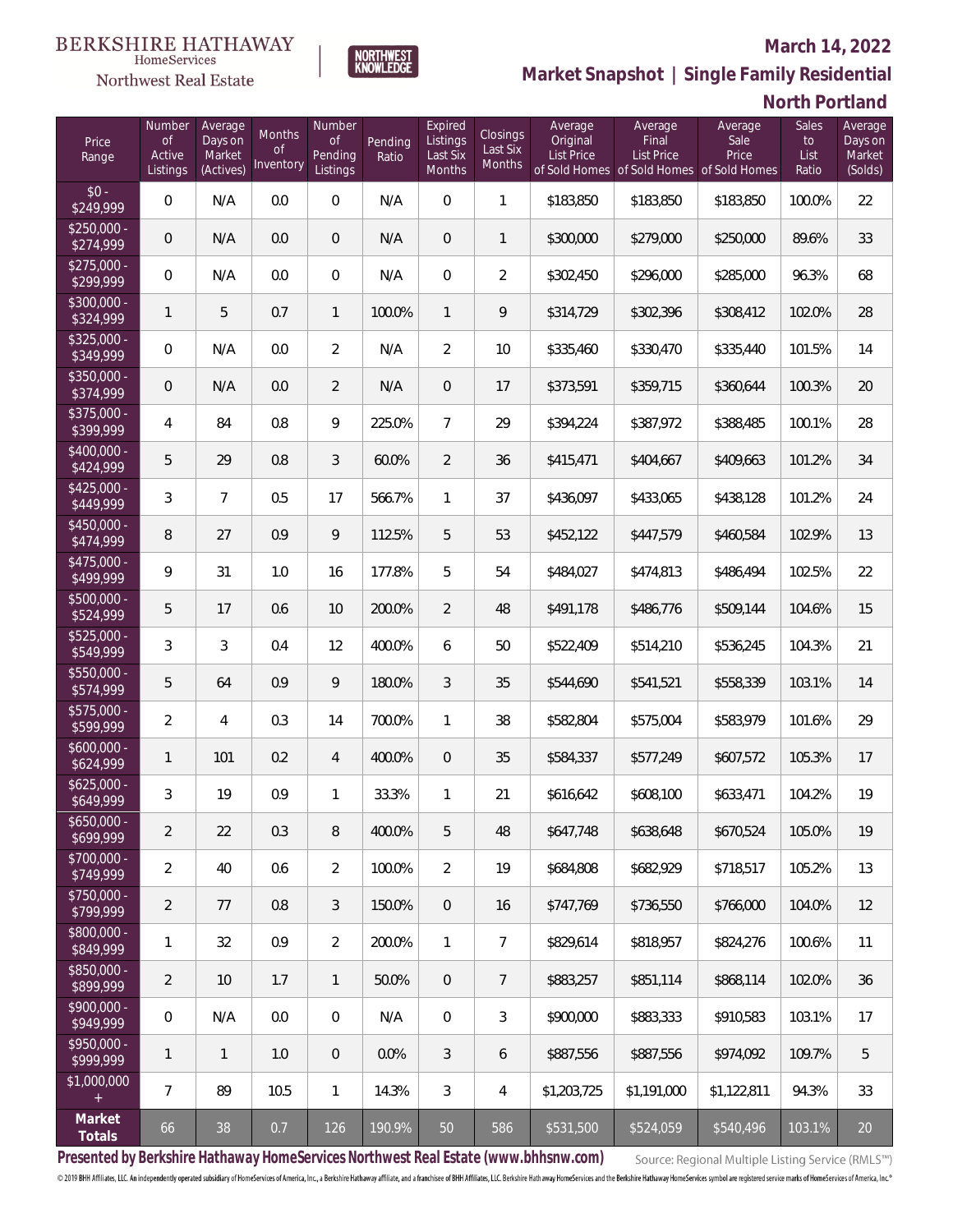# $\begin{array}{ll} \textrm{BERKSHIRE HATHAWAY} \\ \hspace*{0.2cm} \textcolor{red}{\textbf{Home} \textbf{Service}} \end{array}$

#### Northwest Real Estate

#### **March 14, 2022**



|                               |                                           |                                           |                                  |                                            |                  |                                           |                                       |                                          |                                              | 1 VU 11 1000 1                                                        |                              |                                         |
|-------------------------------|-------------------------------------------|-------------------------------------------|----------------------------------|--------------------------------------------|------------------|-------------------------------------------|---------------------------------------|------------------------------------------|----------------------------------------------|-----------------------------------------------------------------------|------------------------------|-----------------------------------------|
| Price<br>Range                | Number<br><b>of</b><br>Active<br>Listings | Average<br>Days on<br>Market<br>(Actives) | Months<br><b>of</b><br>Inventory | Number<br><b>of</b><br>Pending<br>Listings | Pending<br>Ratio | Expired<br>Listings<br>Last Six<br>Months | Closings<br>Last Six<br><b>Months</b> | Average<br>Original<br><b>List Price</b> | Average<br><b>Final</b><br><b>List Price</b> | Average<br>Sale<br>Price<br>of Sold Homes of Sold Homes of Sold Homes | Sales<br>to<br>List<br>Ratio | Average<br>Days on<br>Market<br>(Solds) |
| $$0 -$<br>\$249,999           | 0                                         | N/A                                       | 0.0                              | $\boldsymbol{0}$                           | N/A              | $\mathbf 0$                               | 8                                     | \$272,050                                | \$242,300                                    | \$213,063                                                             | 87.9%                        | 41                                      |
| $$250,000 -$<br>\$274,999     | $\mathsf{O}\xspace$                       | N/A                                       | 0.0                              | $\overline{0}$                             | N/A              | $\mathbf{1}$                              | 7                                     | \$273,829                                | \$270,271                                    | \$263,571                                                             | 97.5%                        | 26                                      |
| $$275,000 -$<br>\$299,999     | $\mathbf 0$                               | N/A                                       | 0.0                              | 1                                          | N/A              | $\mathbf 0$                               | 10                                    | \$295,120                                | \$285,115                                    | \$284,940                                                             | 99.9%                        | 24                                      |
| $$300,000 -$<br>\$324,999     | 1                                         | 45                                        | 0.3                              | $\overline{2}$                             | 200.0%           | $\mathbf 0$                               | 22                                    | \$332,576                                | \$323,212                                    | \$310,386                                                             | 96.0%                        | 40                                      |
| $$325,000 -$<br>\$349,999     | $\overline{2}$                            | 20                                        | 0.3                              | 3                                          | 150.0%           | $\mathbf{1}$                              | 39                                    | \$348,046                                | \$342,138                                    | \$339,550                                                             | 99.2%                        | 32                                      |
| $$350,000 -$<br>\$374,999     | $\overline{a}$                            | 85                                        | 0.2                              | 3                                          | 150.0%           | $\mathbf 0$                               | 72                                    | \$369,322                                | \$359,578                                    | \$360,856                                                             | 100.4%                       | 23                                      |
| \$375,000 -<br>\$399,999      | $\overline{7}$                            | 41                                        | 0.5                              | 18                                         | 257.1%           | 6                                         | 87                                    | \$392,706                                | \$384,398                                    | \$386,875                                                             | 100.6%                       | 31                                      |
| $$400,000 -$<br>\$424,999     | 5                                         | 9                                         | 0.3                              | 13                                         | 260.0%           | 5                                         | 96                                    | \$412,414                                | \$406,024                                    | \$410,533                                                             | 101.1%                       | 21                                      |
| $$425,000 -$<br>\$449,999     | 7                                         | 11                                        | 0.4                              | 23                                         | 328.6%           | 8                                         | 97                                    | \$438,893                                | \$431,348                                    | \$436,104                                                             | 101.1%                       | 21                                      |
| $$450,000 -$<br>\$474,999     | 9                                         | 20                                        | 0.6                              | 16                                         | 177.8%           | $\overline{7}$                            | 98                                    | \$460,694                                | \$450,618                                    | \$459,496                                                             | 102.0%                       | 19                                      |
| $$475,000 -$<br>\$499,999     | 17                                        | 28                                        | 1.2                              | 38                                         | 223.5%           | 12                                        | 83                                    | \$489,236                                | \$480,609                                    | \$485,750                                                             | 101.1%                       | 25                                      |
| \$500,000 -<br>\$524,999      | $\overline{4}$                            | 16                                        | 0.3                              | 13                                         | 325.0%           | 5                                         | 85                                    | \$506,958                                | \$500,727                                    | \$509,851                                                             | 101.8%                       | 22                                      |
| $$525,000 -$<br>\$549,999     | 9                                         | 38                                        | 0.7                              | 16                                         | 177.8%           | 4                                         | 73                                    | \$539,907                                | \$529,470                                    | \$535,963                                                             | 101.2%                       | 21                                      |
| \$550,000 -<br>\$574,999      | 5                                         | 16                                        | 0.4                              | 11                                         | 220.0%           | 3                                         | 67                                    | \$553,901                                | \$544,871                                    | \$559,143                                                             | 102.6%                       | 22                                      |
| \$575,000 -<br>\$599,999      | 9                                         | 12                                        | 0.9                              | 21                                         | 233.3%           | $\, 8$                                    | 63                                    | \$587,059                                | \$572,367                                    | \$586,979                                                             | 102.6%                       | 26                                      |
| $$600,000 -$<br>\$649,999     | 7                                         | 22                                        | 0.4                              | 18                                         | 257.1%           | $\, 8$                                    | 104                                   | \$610,101                                | \$602,097                                    | \$620,930                                                             | 103.1%                       | 17                                      |
| $$650,000 -$<br>\$699,999     | 8                                         | 34                                        | 0.6                              | 17                                         | 212.5%           | 4                                         | 76                                    | \$660,037                                | \$652,301                                    | \$673,180                                                             | 103.2%                       | 20                                      |
| \$700,000 -<br>\$749,999      | 8                                         | 33                                        | 0.7                              | 13                                         | 162.5%           | $\overline{2}$                            | 66                                    | \$695,892                                | \$690,892                                    | \$720,722                                                             | 104.3%                       | 12                                      |
| \$750,000 -<br>\$799,999      | 6                                         | 46                                        | 0.7                              | 13                                         | 216.7%           | $\overline{2}$                            | 51                                    | \$762,630                                | \$756,628                                    | \$774,073                                                             | 102.3%                       | 22                                      |
| \$800,000 -<br>\$849,999      | $\overline{2}$                            | 30                                        | 0.4                              | $7\overline{ }$                            | 350.0%           | 3                                         | 30                                    | \$810,449                                | \$792,615                                    | \$823,192                                                             | 103.9%                       | 20                                      |
| \$850,000 -<br>\$899,999      | 4                                         | 6                                         | 0.6                              | 6                                          | 150.0%           | $\overline{4}$                            | 38                                    | \$833,180                                | \$828,572                                    | \$867,362                                                             | 104.7%                       | 16                                      |
| $$900.000 -$<br>\$949,999     | 3                                         | 18                                        | 0.7                              | $\mathfrak{Z}$                             | 100.0%           | $\mathbf{1}$                              | 25                                    | \$890,504                                | \$869,380                                    | \$915,430                                                             | 105.3%                       | 17                                      |
| $$950.000 -$<br>\$999,999     | 4                                         | 123                                       | 1.3                              | $\overline{2}$                             | 50.0%            | 3                                         | 19                                    | \$940,032                                | \$928,716                                    | \$965,926                                                             | 104.0%                       | 13                                      |
| $$1,000,000$ -<br>\$1,249,999 | 5                                         | 46                                        | 1.1                              | 3                                          | 60.0%            | $\overline{0}$                            | 28                                    | \$1,094,211                              | \$1,061,621                                  | \$1,117,075                                                           | 105.2%                       | 21                                      |
| \$1,250,000<br>$^{+}$         | 8                                         | 89                                        | 1.8                              | 10                                         | 125.0%           | 5                                         | 27                                    | \$1,485,667                              | \$1,481,963                                  | \$1,547,756                                                           | 104.4%                       | 13                                      |
| Market<br>Totals              | 132                                       | 34                                        | 0.6                              | 270                                        | 204.5%           | 92                                        | 1371                                  | \$567,831                                | \$558,628                                    | \$572,444                                                             | 102.5%                       | 22                                      |

NORTHWEST<br>KNOWLFDGF

**Presented by Berkshire Hathaway HomeServices Northwest Real Estate (www.bhhsnw.com)**

Source: Regional Multiple Listing Service (RMLS™)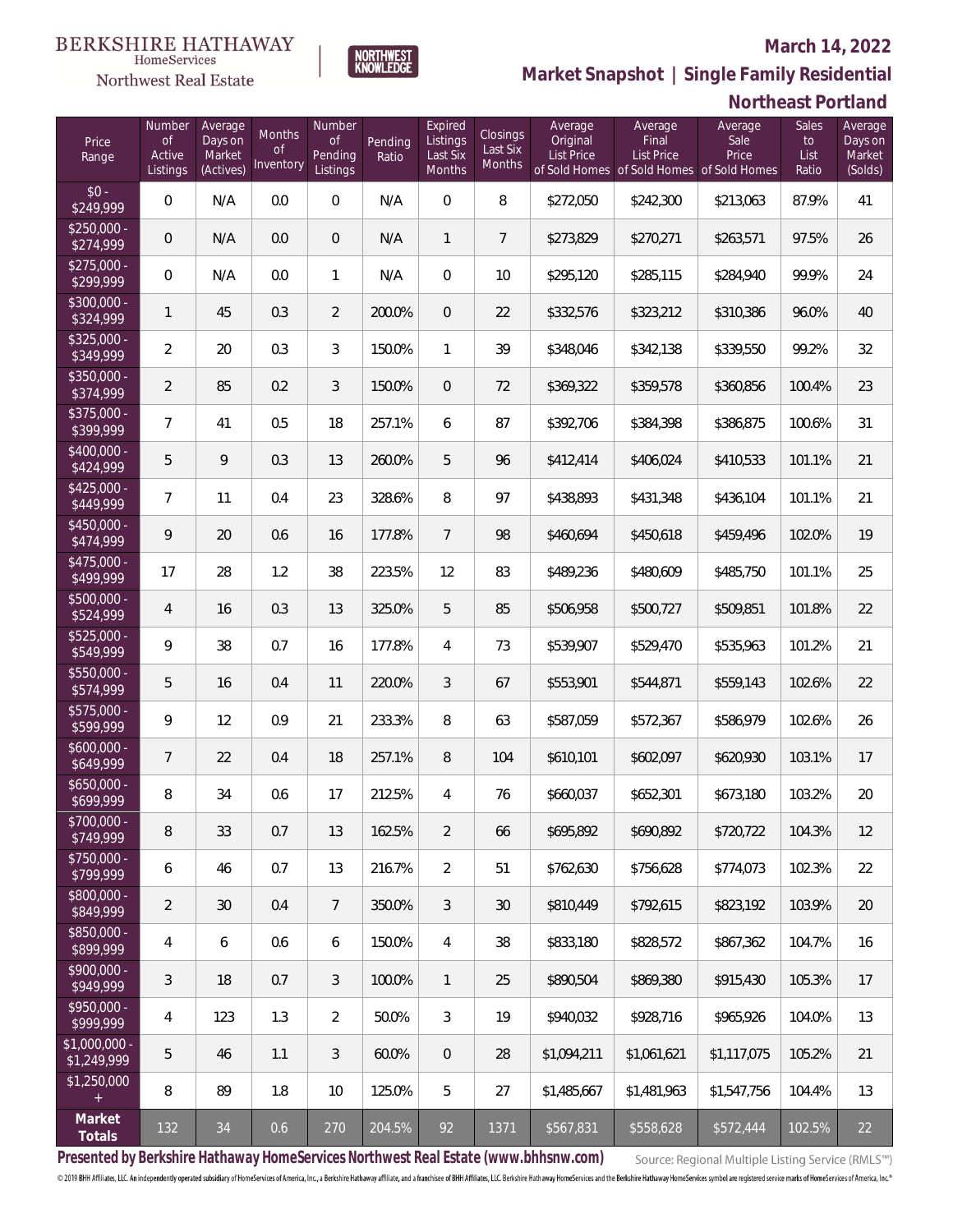#### **March 14, 2022**

**Southeast Portland**



**Market Snapshot | Single Family Residential**

HomeServices Northwest Real Estate

| Price<br>Range            | Number<br>$\circ$ f<br>Active<br>Listings | Average<br>Days on<br>Market<br>(Actives) | <b>Months</b><br><b>of</b><br>Inventory | Number<br><b>of</b><br>Pending<br>Listings | Pending<br>Ratio | Expired<br>Listings<br>Last Six<br>Months | <b>Closings</b><br>Last Six<br>Months | Average<br>Original<br><b>List Price</b> | Average<br>Final<br><b>List Price</b><br>of Sold Homes of Sold Homes of Sold Homes | Average<br>Sale<br>Price | <b>Sales</b><br>to<br>List<br>Ratio | Average<br>Days on<br>Market<br>(Solds) |
|---------------------------|-------------------------------------------|-------------------------------------------|-----------------------------------------|--------------------------------------------|------------------|-------------------------------------------|---------------------------------------|------------------------------------------|------------------------------------------------------------------------------------|--------------------------|-------------------------------------|-----------------------------------------|
| $$0 -$<br>\$249,999       | $\overline{0}$                            | N/A                                       | 0.0                                     | 1                                          | N/A              | 1                                         | 14                                    | \$236,171                                | \$230,500                                                                          | \$216,257                | 93.8%                               | 43                                      |
| $$250,000 -$<br>\$274,999 | $\overline{2}$                            | 10                                        | 1.7                                     | $\mathbf 0$                                | 0.0%             | $\overline{0}$                            | $\overline{7}$                        | \$264,100                                | \$259,257                                                                          | \$260,929                | 100.6%                              | 23                                      |
| $$275,000 -$<br>\$299,999 | $\overline{2}$                            | 124                                       | 0.7                                     | 5                                          | 250.0%           | $\mathbf{1}$                              | 18                                    | \$297,692                                | \$286,497                                                                          | \$283,554                | 99.0%                               | 26                                      |
| $$300,000 -$<br>\$324,999 | $\mathbf{1}$                              | 26                                        | 0.2                                     | 6                                          | 600.0%           | $\mathbf{1}$                              | 38                                    | \$326,611                                | \$313,884                                                                          | \$310,138                | 98.8%                               | 27                                      |
| $$325,000 -$<br>\$349,999 | 6                                         | 35                                        | 0.5                                     | 16                                         | 266.7%           | 5                                         | 72                                    | \$344,146                                | \$335,916                                                                          | \$338,563                | 100.8%                              | 26                                      |
| $$350,000 -$<br>\$374,999 | $\overline{2}$                            | 51                                        | 0.1                                     | 14                                         | 700.0%           | 3                                         | 123                                   | \$362,931                                | \$356,407                                                                          | \$361,364                | 101.4%                              | 26                                      |
| $$375,000 -$<br>\$399,999 | 13                                        | 55                                        | 0.5                                     | 44                                         | 338.5%           | 25                                        | 156                                   | \$394,786                                | \$383,628                                                                          | \$386,053                | 100.6%                              | 31                                      |
| $$400,000 -$<br>\$424,999 | 9                                         | 77                                        | 0.4                                     | 20                                         | 222.2%           | 13                                        | 154                                   | \$411,741                                | \$404,441                                                                          | \$411,462                | 101.7%                              | 21                                      |
| $$425,000 -$<br>\$449,999 | 17                                        | 16                                        | 0.7                                     | 30                                         | 176.5%           | 10                                        | 150                                   | \$438,238                                | \$429,267                                                                          | \$435,160                | 101.4%                              | 25                                      |
| $$450,000 -$<br>\$474,999 | 11                                        | 23                                        | 0.6                                     | 20                                         | 181.8%           | 8                                         | 120                                   | \$451,730                                | \$445,007                                                                          | \$459,783                | 103.3%                              | 16                                      |
| $$475,000 -$<br>\$499,999 | 33                                        | 32                                        | 1.6                                     | 33                                         | 100.0%           | 13                                        | 121                                   | \$488,966                                | \$478,680                                                                          | \$485,706                | 101.5%                              | 22                                      |
| $$500,000 -$<br>\$524,999 | $\overline{4}$                            | 23                                        | 0.3                                     | 12                                         | 300.0%           | 5                                         | 95                                    | \$502,813                                | \$493,341                                                                          | \$510,249                | 103.4%                              | 20                                      |
| $$525,000 -$<br>\$549,999 | 11                                        | 32                                        | 0.9                                     | 21                                         | 190.9%           | 6                                         | 72                                    | \$526,643                                | \$519,865                                                                          | \$534,649                | 102.8%                              | 16                                      |
| \$550,000 -<br>\$574,999  | 5                                         | 35                                        | 0.5                                     | $7\overline{ }$                            | 140.0%           | $\overline{4}$                            | 62                                    | \$545,692                                | \$540,866                                                                          | \$559,053                | 103.4%                              | 19                                      |
| $$575,000 -$<br>\$599,999 | 11                                        | 64                                        | 0.9                                     | 15                                         | 136.4%           | 9                                         | 73                                    | \$574,240                                | \$568,118                                                                          | \$585,802                | 103.1%                              | 26                                      |
| $$600,000 -$<br>\$624,999 | $\overline{2}$                            | 18                                        | 0.2                                     | 6                                          | 300.0%           | $\overline{2}$                            | 49                                    | \$597,905                                | \$591,805                                                                          | \$609,530                | 103.0%                              | 15                                      |
| $$625,000 -$<br>\$649,999 | 9                                         | 64                                        | 1.0                                     | 10                                         | 111.1%           | 5                                         | 55                                    | \$623,150                                | \$614,632                                                                          | \$634,487                | 103.2%                              | 18                                      |
| $$650,000 -$<br>\$674,999 | 6                                         | 40                                        | 0.9                                     | 10                                         | 166.7%           | 3                                         | 38                                    | \$649,636                                | \$643,509                                                                          | \$657,464                | 102.2%                              | 16                                      |
| $$675,000 -$<br>\$699,999 | 6                                         | 145                                       | 0.9                                     | 17                                         | 283.3%           | 4                                         | 40                                    | \$688,470                                | \$674,890                                                                          | \$685,831                | 101.6%                              | 23                                      |
| $$700,000 -$<br>\$749,999 | 8                                         | 16                                        | 0.7                                     | 14                                         | 175.0%           | 4                                         | 66                                    | \$685,485                                | \$681,955                                                                          | \$717,093                | 105.2%                              | 19                                      |
| \$750,000 -<br>\$799,999  | 7                                         | 29                                        | 0.8                                     | 9                                          | 128.6%           | 3                                         | 56                                    | \$747,993                                | \$732,607                                                                          | \$768,985                | 105.0%                              | 15                                      |
| \$800,000 -<br>\$849,999  | 7                                         | 108                                       | 1.1                                     | 8                                          | 114.3%           | 1                                         | 39                                    | \$809,572                                | \$800,674                                                                          | \$823,774                | 102.9%                              | 23                                      |
| \$850,000 -<br>\$899,999  | $\mathbf 5$                               | 53                                        | 1.1                                     | 5                                          | 100.0%           | $\overline{4}$                            | 27                                    | \$857,978                                | \$850,200                                                                          | \$873,300                | 102.7%                              | 27                                      |
| \$900,000 -<br>\$999,999  | 8                                         | 120                                       | 1.6                                     | $\overline{7}$                             | 87.5%            | 3                                         | 30                                    | \$921,472                                | \$911,055                                                                          | \$942,874                | 103.5%                              | 16                                      |
| \$1,000,000<br>$^{+}$     | 11                                        | 54                                        | 1.1                                     | $\mathfrak{Z}$                             | 27.3%            | 5                                         | 61                                    | \$1,248,077                              | \$1,229,962                                                                        | \$1,285,977              | 104.6%                              | 17                                      |
| Market<br>Totals          | 196                                       | 49                                        | 0.7                                     | 333                                        | 169.9%           | 138                                       | 1736                                  | \$529,565                                | \$520,809                                                                          | \$534,434                | 102.6%                              | 22                                      |

**Presented by Berkshire Hathaway HomeServices Northwest Real Estate (www.bhhsnw.com)**

Source: Regional Multiple Listing Service (RMLS™)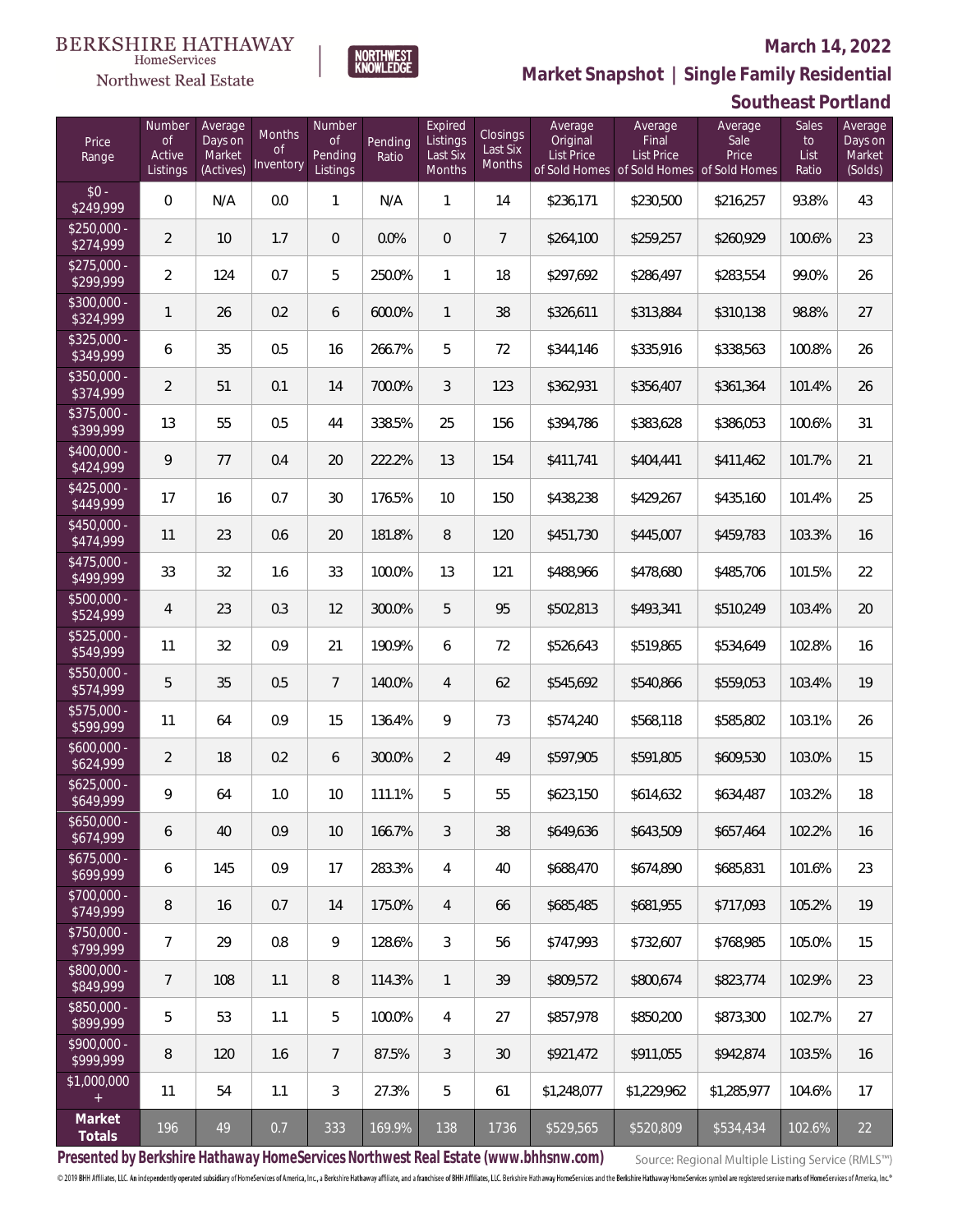# $\begin{array}{ll} \textrm{BERKSHIRE HATHAWAY} \\ \hspace*{0.2cm} \textcolor{red}{\textbf{Home} \textbf{Service}} \end{array}$

### Northwest Real Estate

#### **March 14, 2022**



### **Gresham, Troutdale, Corbett Market Snapshot | Single Family Residential**

| Price<br>Range            | Number<br><b>of</b><br>Active<br>Listings | Average<br>Days on<br>Market<br>(Actives) | Months<br>0f<br><b>Inventory</b> | Number<br>Οf<br>Pending<br>Listings | Pending<br>Ratio | Expired<br>Listings<br>Last Six<br>Months | <b>Closings</b><br>Last Six<br><b>Months</b> | Average<br>Original<br>List Price | Average<br>Final<br><b>List Price</b><br>of Sold Homes of Sold Homes of Sold Homes | Average<br>Sale<br>Price | Sales<br>to<br>List<br>Ratio | Average<br>Days on<br>Market<br>(Solds) |
|---------------------------|-------------------------------------------|-------------------------------------------|----------------------------------|-------------------------------------|------------------|-------------------------------------------|----------------------------------------------|-----------------------------------|------------------------------------------------------------------------------------|--------------------------|------------------------------|-----------------------------------------|
| $$0 -$<br>\$249,999       | 0                                         | N/A                                       | 0.0                              | $\overline{0}$                      | N/A              | $\overline{0}$                            | 3                                            | \$192,190                         | \$188,857                                                                          | \$186,190                | 98.6%                        | 22                                      |
| $$250.000 -$<br>\$274,999 | 0                                         | N/A                                       | 0.0                              | $\overline{0}$                      | N/A              | $\overline{0}$                            | 1                                            | \$260,000                         | \$260,000                                                                          | \$260,000                | 100.0%                       | $\overline{0}$                          |
| $$275.000 -$<br>\$299,999 | 0                                         | N/A                                       | 0.0                              | $\overline{2}$                      | N/A              | $\overline{0}$                            | 6                                            | \$295,617                         | \$287,833                                                                          | \$289,483                | 100.6%                       | 26                                      |
| $$300,000 -$<br>\$324,999 | 1                                         | $\overline{7}$                            | 0.5                              | $\overline{2}$                      | 200.0%           | $\mathbf{1}$                              | 12                                           | \$316,471                         | \$307,221                                                                          | \$312,042                | 101.6%                       | 22                                      |
| \$325,000 -<br>\$349,999  | $\overline{0}$                            | N/A                                       | 0.0                              | 5                                   | N/A              | $\mathbf{1}$                              | 20                                           | \$337,819                         | \$329,814                                                                          | \$335,405                | 101.7%                       | 24                                      |
| $$350,000 -$<br>\$374,999 | 1                                         | 25                                        | 0.3                              | $\overline{4}$                      | 400.0%           | $\mathbf{1}$                              | 24                                           | \$360,035                         | \$355,079                                                                          | \$360,611                | 101.6%                       | 19                                      |
| \$375,000 -<br>\$399,999  | 4                                         | 11                                        | 0.5                              | 11                                  | 275.0%           | $\mathbf{1}$                              | 47                                           | \$387,956                         | \$383,869                                                                          | \$387,075                | 100.8%                       | 27                                      |
| \$400,000 -<br>\$424,999  | 1                                         | 5                                         | 0.1                              | 12                                  | 1,200.0%         | $\overline{2}$                            | 51                                           | \$411,187                         | \$408,136                                                                          | \$412,345                | 101.0%                       | 17                                      |
| $$425,000 -$<br>\$449,999 | 3                                         | 6                                         | 0.2                              | 13                                  | 433.3%           | $\overline{2}$                            | 79                                           | \$436,808                         | \$431,916                                                                          | \$436,514                | 101.1%                       | 17                                      |
| \$450,000 -<br>\$474,999  | $\overline{7}$                            | 14                                        | 0.6                              | 13                                  | 185.7%           | $\mathbf{1}$                              | 75                                           | \$456,804                         | \$453,344                                                                          | \$460,052                | 101.5%                       | 14                                      |
| \$475,000 -<br>\$499,999  | 6                                         | 63                                        | 0.5                              | 28                                  | 466.7%           | 4                                         | 73                                           | \$483,632                         | \$480,196                                                                          | \$486,629                | 101.3%                       | 22                                      |
| \$500,000 -<br>\$524,999  | 4                                         | 13                                        | 0.5                              | 32                                  | 800.0%           | $\overline{2}$                            | 51                                           | \$507,626                         | \$501,236                                                                          | \$510,357                | 101.8%                       | 23                                      |
| $$525,000 -$<br>\$549,999 | $\overline{2}$                            | 109                                       | 0.3                              | 40                                  | 2,000.0%         | $\overline{0}$                            | 48                                           | \$532,766                         | \$527,558                                                                          | \$533,528                | 101.1%                       | 25                                      |
| \$550,000 -<br>\$574,999  | 6                                         | 11                                        | 0.9                              | 21                                  | 350.0%           | $\overline{2}$                            | 38                                           | \$555,933                         | \$551,559                                                                          | \$558,366                | 101.2%                       | 26                                      |
| \$575,000 -<br>\$599,999  | $\overline{7}$                            | 43                                        | 1.4                              | 14                                  | 200.0%           | 3                                         | 29                                           | \$580,075                         | \$575,596                                                                          | \$583,297                | 101.3%                       | 14                                      |
| \$600,000 -<br>\$624,999  | 6                                         | 36                                        | 2.1                              | 6                                   | 100.0%           | $\overline{0}$                            | 17                                           | \$608,079                         | \$604,367                                                                          | \$613,374                | 101.5%                       | 30                                      |
| $$625,000 -$<br>\$649,999 | 1                                         | 18                                        | 0.5                              | $\overline{2}$                      | 200.0%           | 4                                         | 13                                           | \$618,084                         | \$615,317                                                                          | \$634,727                | 103.2%                       | 34                                      |
| $$650,000 -$<br>\$699,999 | $\overline{2}$                            | 44                                        | 0.4                              | $\overline{7}$                      | 350.0%           | $\overline{4}$                            | 27                                           | \$668,329                         | \$660,159                                                                          | \$670,900                | 101.6%                       | 35                                      |
| \$700,000 -<br>\$749,999  | $\overline{2}$                            | 63                                        | 2.4                              | $\mathbf{1}$                        | 50.0%            | $\mathbf{1}$                              | 5                                            | \$747,660                         | \$719,679                                                                          | \$714,980                | 99.3%                        | 36                                      |
| \$750,000 -<br>\$799,999  | 3                                         | 23                                        | 1.6                              | $\overline{0}$                      | 0.0%             | $\overline{2}$                            | 11                                           | \$798,300                         | \$766,745                                                                          | \$769,955                | 100.4%                       | 35                                      |
| \$800,000 -<br>\$849,999  | 1                                         | 25                                        | 6.0                              | $\overline{2}$                      | 200.0%           | $\mathbf{1}$                              | 1                                            | \$799,999                         | \$799,999                                                                          | \$830,000                | 103.8%                       | $\overline{7}$                          |
| \$850,000 -<br>\$899,999  | $\mathbf 0$                               | N/A                                       | 0.0                              | $\overline{0}$                      | N/A              | $\overline{2}$                            | 4                                            | \$879,463                         | \$878,462                                                                          | \$865,926                | 98.6%                        | 31                                      |
| \$900,000 -<br>\$949,999  | 0                                         | N/A                                       | 0.0                              | $\mathbf{1}$                        | N/A              | $\boldsymbol{0}$                          | 1                                            | \$985,000                         | \$985,000                                                                          | \$923,000                | 93.7%                        | 40                                      |
| \$950,000 -<br>\$999,999  | 1                                         | $\mathbf{1}$                              | 6.0                              | $\sqrt{0}$                          | 0.0%             | $\mathbf{1}$                              | $\mathbf{1}$                                 | \$959,000                         | \$959,000                                                                          | \$959,000                | 100.0%                       | 11                                      |
| \$1,000,000<br>$+$        | 10                                        | 116                                       | 7.5                              | 4                                   | 40.0%            | $\mathbf{1}$                              | $\, 8$                                       | \$1,324,238                       | \$1,249,113                                                                        | \$1,205,250              | 96.5%                        | 87                                      |
| Market<br>Totals          | 68                                        | 43                                        | 0.6                              | 220                                 | 323.5%           | 36                                        | 645                                          | \$496,566                         | \$490,403                                                                          | \$495,850                | 101.1%                       | 23                                      |

**Presented by Berkshire Hathaway HomeServices Northwest Real Estate (www.bhhsnw.com)**

Source: Regional Multiple Listing Service (RMLS™)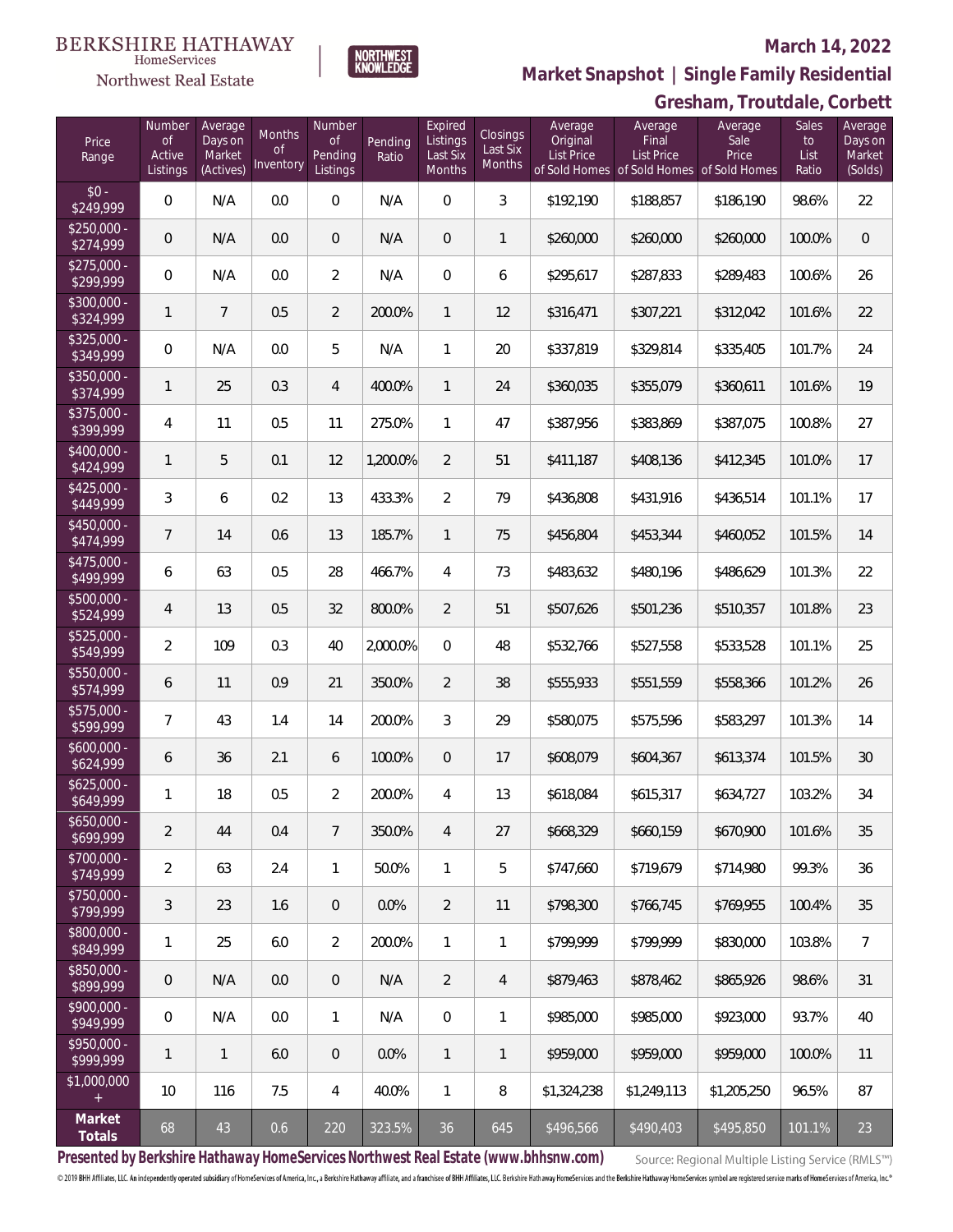# $\begin{array}{ll} \textrm{BERKSHIRE HATHAWAY} \\ \hspace*{0.2cm} \textcolor{red}{\textbf{Home} \textbf{Service}} \end{array}$



#### **March 14, 2022**



**Sandy**

| Price<br>Range            | Number<br><b>of</b><br>Active<br>Listings | Average<br>Days on<br>Market<br>(Actives) | Months<br><b>of</b><br>Inventory | Number<br><b>of</b><br>Pending<br>Listings | Pending<br>Ratio | Expired<br>Listings<br>Last Six<br>Months | Closings<br>Last Six<br>Months | Average<br>Original<br><b>List Price</b> | Average<br>Final<br><b>List Price</b><br>of Sold Homes of Sold Homes of Sold Homes | Average<br>Sale<br>Price | <b>Sales</b><br>to<br>List<br>Ratio | ┘<br>Average<br>Days on<br>Market<br>(Solds) |
|---------------------------|-------------------------------------------|-------------------------------------------|----------------------------------|--------------------------------------------|------------------|-------------------------------------------|--------------------------------|------------------------------------------|------------------------------------------------------------------------------------|--------------------------|-------------------------------------|----------------------------------------------|
| $$0 -$<br>\$224,999       | 1                                         | 18                                        | 3.0                              | $\mathbf 0$                                | 0.0%             | $\mathbf 0$                               | $\overline{2}$                 | \$212,450                                | \$212,450                                                                          | \$212,750                | 100.1%                              | 13                                           |
| $$225,000 -$<br>\$249,999 | 0                                         | N/A                                       | N/A                              | $\overline{0}$                             | N/A              | $\overline{0}$                            | $\mathbf 0$                    | N/A                                      | N/A                                                                                | N/A                      | N/A                                 | N/A                                          |
| $$250,000 -$<br>\$274,999 | $\overline{0}$                            | N/A                                       | N/A                              | $\overline{0}$                             | N/A              | $\overline{0}$                            | $\mathbf 0$                    | N/A                                      | N/A                                                                                | N/A                      | N/A                                 | N/A                                          |
| $$275,000 -$<br>\$299,999 | $\mathbf{1}$                              | 59                                        | 1.2                              | $\mathbf{1}$                               | 100.0%           | $\mathbf{0}$                              | 5                              | \$292,780                                | \$286,780                                                                          | \$284,000                | 99.0%                               | 17                                           |
| $$300,000 -$<br>\$324,999 | $\overline{0}$                            | N/A                                       | 0.0                              | $\mathbf{1}$                               | N/A              | $\overline{0}$                            | 5                              | \$317,190                                | \$312,190                                                                          | \$315,100                | 100.9%                              | 34                                           |
| $$325,000 -$<br>\$349,999 | $\overline{0}$                            | N/A                                       | 0.0                              | $\overline{0}$                             | N/A              | 28                                        | 5                              | \$338,940                                | \$338,940                                                                          | \$342,980                | 101.2%                              | 9                                            |
| \$350,000 -<br>\$374,999  | $\overline{0}$                            | N/A                                       | 0.0                              | $\mathbf{1}$                               | N/A              | 11                                        | 16                             | \$354,269                                | \$349,075                                                                          | \$357,594                | 102.4%                              | 21                                           |
| $$375,000 -$<br>\$399,999 | 0                                         | N/A                                       | 0.0                              | $\overline{2}$                             | N/A              | $\mathbf{1}$                              | 13                             | \$387,025                                | \$381,719                                                                          | \$385,746                | 101.1%                              | 24                                           |
| $$400,000 -$<br>\$424,999 | $\overline{2}$                            | 18                                        | 0.5                              | $\overline{2}$                             | 100.0%           | $\mathbf{0}$                              | 22                             | \$397,950                                | \$396,082                                                                          | \$410,821                | 103.7%                              | 15                                           |
| $$425,000 -$<br>\$449,999 | 0                                         | N/A                                       | 0.0                              | 3                                          | N/A              | $\overline{2}$                            | 22                             | \$434,280                                | \$429,361                                                                          | \$435,273                | 101.4%                              | $20\,$                                       |
| $$450,000 -$<br>\$474,999 | 1                                         | 266                                       | 0.4                              | 3                                          | 300.0%           | $\mathbf{0}$                              | 15                             | \$453,237                                | \$451,563                                                                          | \$457,773                | 101.4%                              | 29                                           |
| $$475,000 -$<br>\$499,999 | $\overline{2}$                            | 11                                        | 0.8                              | 6                                          | 300.0%           | $\overline{0}$                            | 15                             | \$478,782                                | \$474,461                                                                          | \$484,387                | 102.1%                              | 9                                            |
| \$500,000 -<br>\$524,999  | $\mathsf{O}\xspace$                       | N/A                                       | 0.0                              | $\overline{0}$                             | N/A              | $\overline{0}$                            | 19                             | \$515,189                                | \$510,673                                                                          | \$512,832                | 100.4%                              | 25                                           |
| \$525,000 -<br>\$549,999  | 0                                         | N/A                                       | 0.0                              | 5                                          | N/A              | $\mathbf{1}$                              | 11                             | \$540,395                                | \$542,218                                                                          | \$539,409                | 99.5%                               | 17                                           |
| \$550,000 -<br>\$574,999  | $\mathsf{O}\xspace$                       | N/A                                       | 0.0                              | 5                                          | N/A              | $\overline{0}$                            | 18                             | \$539,944                                | \$547,597                                                                          | \$562,638                | 102.7%                              | 18                                           |
| \$575,000 -<br>\$599,999  | 0                                         | N/A                                       | 0.0                              | 8                                          | N/A              | $\mathbf{0}$                              | 10                             | \$596,133                                | \$585,343                                                                          | \$586,511                | 100.2%                              | 24                                           |
| $$600,000 -$<br>\$624,999 | 0                                         | N/A                                       | $0.0\,$                          | 4                                          | N/A              | $\mathbf{1}$                              | 4                              | \$622,500                                | \$615,000                                                                          | \$605,500                | 98.5%                               | 85                                           |
| $$625,000 -$<br>\$649,999 | 1                                         | 296                                       | 3.0                              | $\mathbf 0$                                | 0.0%             | $\mathbf 0$                               | $\overline{2}$                 | \$688,500                                | \$668,500                                                                          | \$643,500                | 96.3%                               | 30                                           |
| $$650,000 -$<br>\$674,999 | $\mathbf 0$                               | N/A                                       | 0.0                              | $\mathbf 0$                                | N/A              | $\mathbf{1}$                              | $\overline{2}$                 | \$619,500                                | \$619,500                                                                          | \$657,000                | 106.1%                              | 5                                            |
| $$675,000 -$<br>\$699,999 | $\theta$                                  | N/A                                       | 0.0                              | $\overline{0}$                             | N/A              | $\overline{0}$                            | $\mathbf{1}$                   | \$670,000                                | \$670,000                                                                          | \$680,000                | 101.5%                              | 3                                            |
| \$700,000 -<br>\$749,999  | $\mathbf 0$                               | N/A                                       | 0.0                              | $\mathbf{1}$                               | N/A              | $\mathbf{1}$                              | 6                              | \$751,475                                | \$742,825                                                                          | \$720,917                | 97.1%                               | 40                                           |
| \$750,000 -<br>\$799,999  | $\theta$                                  | N/A                                       | 0.0                              | $\mathbf{1}$                               | N/A              | $\overline{0}$                            | 3                              | \$749,800                                | \$733,133                                                                          | \$771,667                | 105.3%                              | 41                                           |
| \$800,000 -<br>\$899,999  | $\overline{2}$                            | 85                                        | 4.0                              | $\mathbf{1}$                               | 50.0%            | $\overline{0}$                            | 3                              | \$843,267                                | \$843,267                                                                          | \$845,300                | 100.2%                              | 24                                           |
| \$900,000 -<br>\$999,999  | $\overline{2}$                            | 35                                        | 1.5                              | $\mathbf{1}$                               | 50.0%            | $\overline{0}$                            | 8                              | \$1,076,438                              | \$976,563                                                                          | \$963,958                | 98.7%                               | 114                                          |
| \$1,000,000<br>$+$        | 3                                         | 158                                       | 4.5                              | 4                                          | 133.3%           | $\overline{2}$                            | 4                              | \$1,452,750                              | \$1,401,425                                                                        | \$1,351,675              | 96.5%                               | 68                                           |
| Market<br>Totals          | 15                                        | 94                                        | 0.4                              | 49                                         | 326.7%           | 48                                        | 211                            | \$516,864                                | \$509,004                                                                          | \$513,205                | 100.8%                              | 26                                           |

**NORTHWEST**<br>KNOWLEDGE

**Presented by Berkshire Hathaway HomeServices Northwest Real Estate (www.bhhsnw.com)**

Source: Regional Multiple Listing Service (RMLS™)